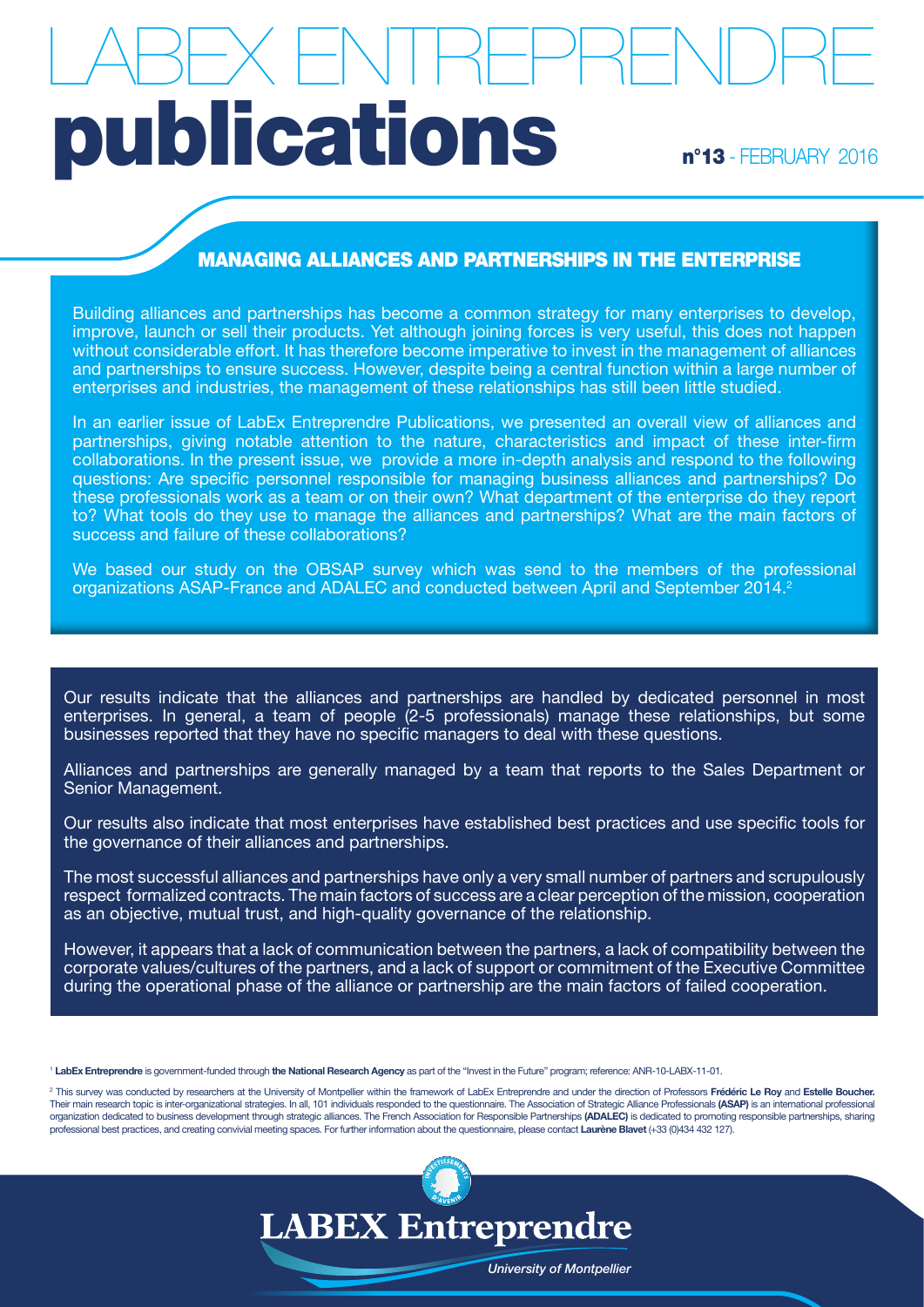### RESPONSIBILITY FOR MANAGING ALLIANCES AND PARTNERSHIPS

Sixty-nine percent of the respondents reported that managing alliances and partnerships in the enterprise where they work was the responsibility of a dedicated manager. Twenty-eight percent named the CEO as responsible for managing these collaborations and 16% named the head of the Sales Department.<sup>3</sup>



Figure 1. The manager of alliances/partnerships in the enterprise

### NUMBER OF MANAGERS OF ALLIANCES AND PARTNERSHIPS

Sixty-three percent of the respondents indicated that their enterprise had several managers of alliances and partnerships, 24% reported that there was one manager, and 13% said there was none.

#### A MANAGEMENT TEAM FOR ALLIANCES AND PARTNERSHIPS

Seventy-three percent of the respondents indicated that alliances and partnerships in the enterprise where they work were managed by a team and 27% reported that they were managed by one person. The management teams were usually composed of two to five people (67%). For 19% of the respondents, however, the team was made up of over 15 people, 7% reported teams of six to ten people, and 7% reported teams of 11 to 15 people.

Most often, this team reported to the Sales Department (46%) or Senior Management (42%).



Figure 2. Management teams and who they report to  $4$ 

<sup>3</sup> For this question, more than one choice was possible, which explains why the total exceeds 100%. 4 Idem.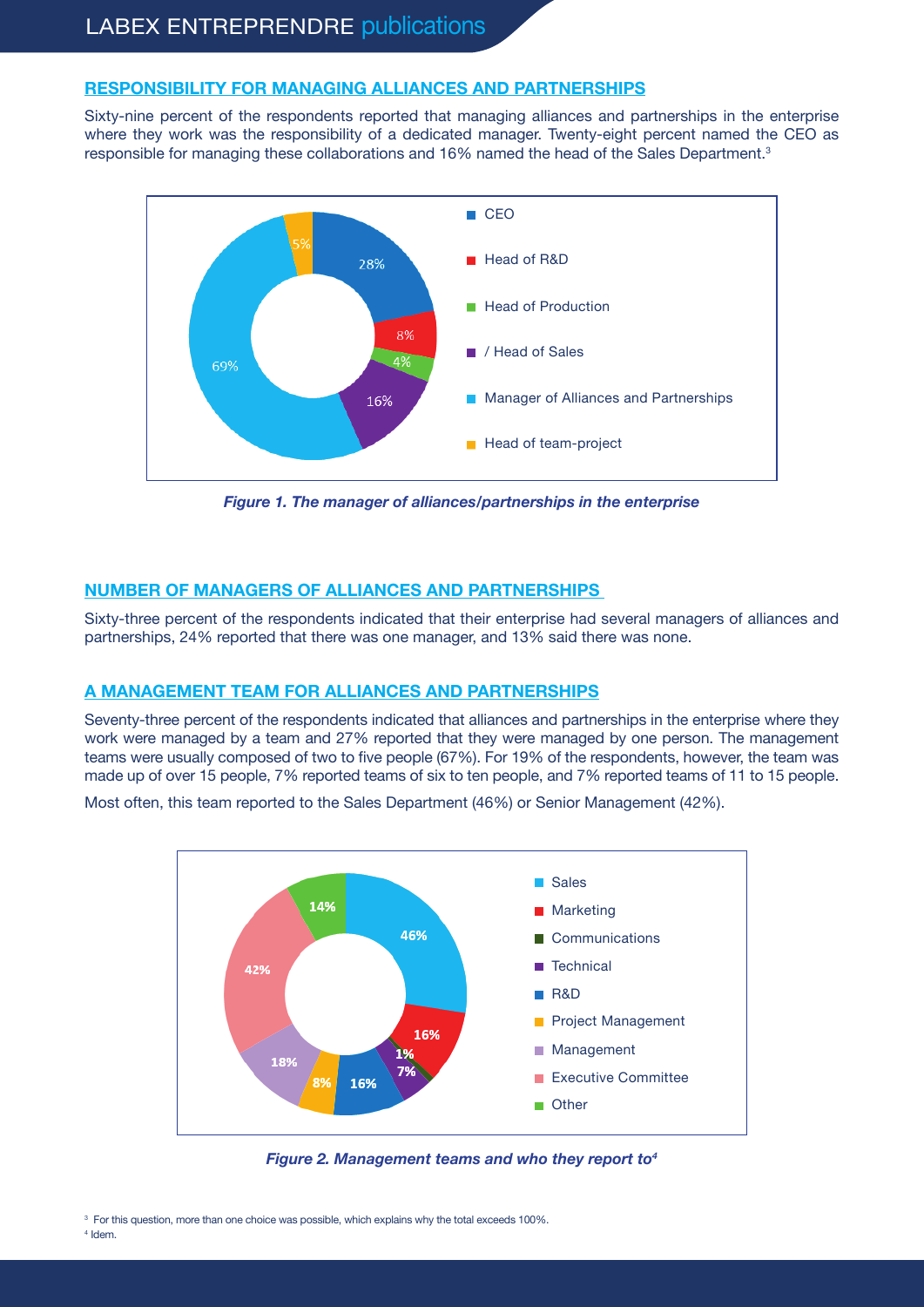#### TOOLS FOR MANAGING ALLIANCES AND PARTNERSHIPS

The vast majority of the respondents (89%) indicated that their enterprise had implemented practices and tools specific to the governance of alliances and partnerships. The most frequent were internal communication tools (70%), guidelines (68%), and quantitative tools (58%). Qualitative tools (51%) and training (49%) were also often mentioned.5

#### FACTORS OF FAILURE OF ALLIANCES AND PARTNERSHIPS

The main factors of failure cited by the respondents were poor communication between partners (72%), a lack of compatibility between the corporate values/cultures of the partners (66%), and a lack of support or commitment of the Executive Committee during the operational phase (64%). **23%**



Figure 3. Main factors of failure of the alliance or partnership

### FACTORS OF SUCCESS OF THE ALLIANCE OR PARTNERSHIP

To analyze the factors of success, we asked the respondents to select only the alliance or partnership they considered most beneficial in terms of profits for the enterprise.

**Number of partners:** successful alliances and partnerships are typically with a single partner (43%) or with two partners (34%).



Figure 4. The number of partners in an alliance or partnership judged to be successful